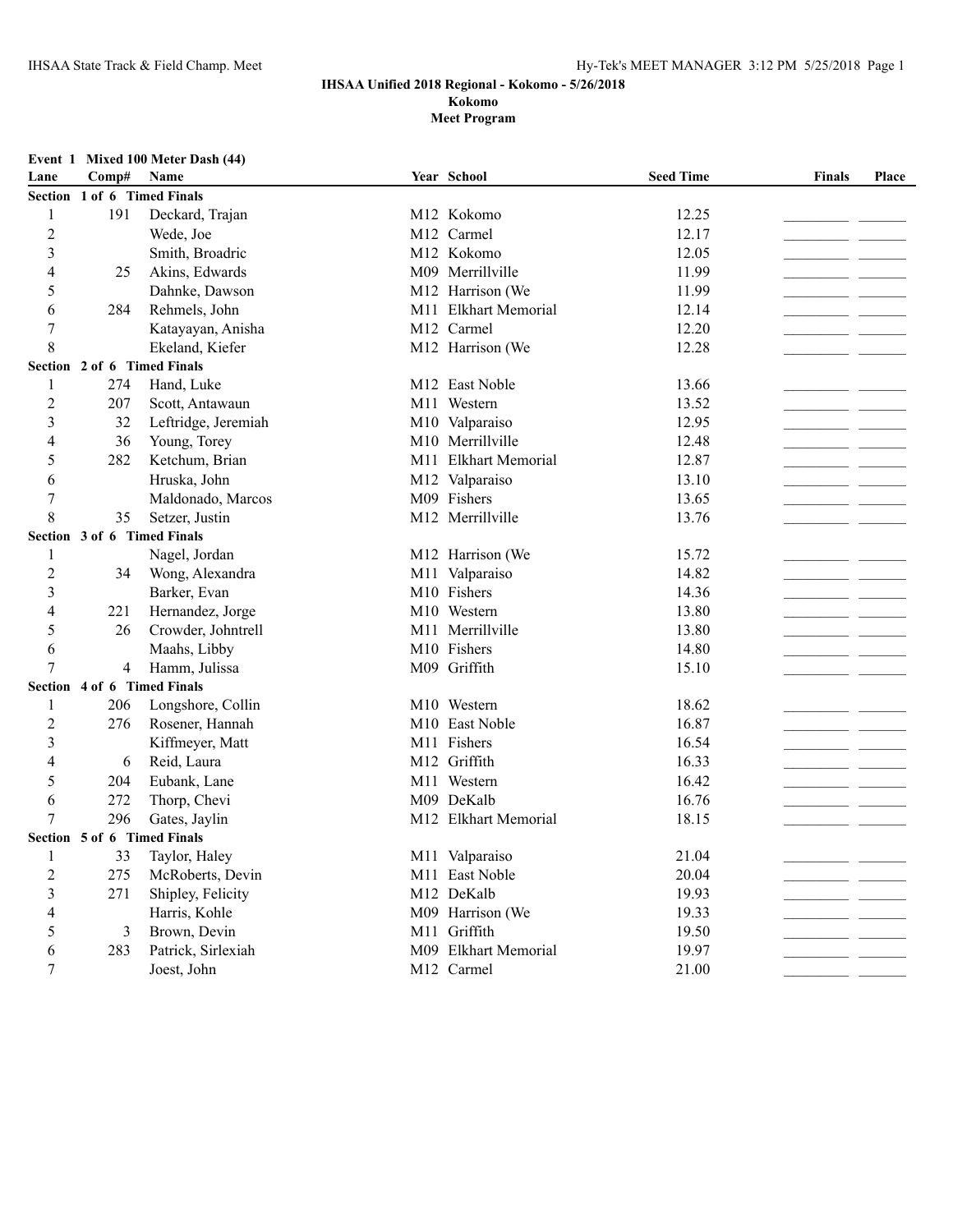**Kokomo**

|                |                             | Section 6 of 6 Timed Finals(Event 1 Mixed 100 Meter Dash (44)) |                            |                  |                 |       |
|----------------|-----------------------------|----------------------------------------------------------------|----------------------------|------------------|-----------------|-------|
| 1              | 273                         | Cunningham, Madison                                            | M <sub>12</sub> East Noble | 45.40            |                 |       |
| 2              | 193                         | Knight, Rylyn                                                  | M09 Kokomo                 | 25.43            |                 |       |
| 3              | 270                         | Murphy, Karen                                                  | M11 DeKalb                 | 24.51            |                 |       |
| 4              |                             | Weindorf, Conrad                                               | M11 Carmel                 | 23.14            |                 |       |
| 5              | 190                         | Barbary, Sharaw                                                | M11 Kokomo                 | 24.46            |                 |       |
| 6              | 5                           | Narug, Brian                                                   | M12 Griffith               | 25.27            |                 |       |
| 7              | 269                         | Folsom, Destinee                                               | M09 DeKalb                 | 26.75            |                 |       |
|                |                             | Event 2 Mixed 400 Meter Dash (44)                              |                            |                  |                 |       |
| Lane           | Comp#                       | Name                                                           | Year School                | <b>Seed Time</b> | Finals          | Place |
|                | Section 1 of 6 Timed Finals |                                                                |                            |                  |                 |       |
| 1              | 41                          | Diamond, Jake                                                  | M12 Griffith               | 59.92            |                 |       |
| $\overline{c}$ |                             | Blake, Joe                                                     | M12 Carmel                 | 58.38            |                 |       |
| 3              | 70                          | Balash, Luke                                                   | M10 Valparaiso             | 58.00            |                 |       |
| 4              |                             | Conway, Michael                                                | M12 Carmel                 | 56.04            |                 |       |
| 5              | 67                          | Navarro, Alex                                                  | M12 Merrillville           | 57.71            |                 |       |
| 6              | 68                          | Parker, Korey                                                  | M10 Merrillville           | 58.01            |                 |       |
| 7              | 212                         | Anderson-Penn, David                                           | M10 Kokomo                 | 59.29            |                 |       |
| 8              | 318                         | Gibson, Jack                                                   | M09 East Noble             | 1:00.39          |                 |       |
|                | Section 2 of 6 Timed Finals |                                                                |                            |                  |                 |       |
| 1              | 64                          | Davison, Leo                                                   | M10 Valparaiso             | 1:06.35          |                 |       |
| $\overline{c}$ | 223                         | McCloskey, Brad                                                | M11 Western                | 1:04.46          |                 |       |
| 3              | 324                         | Lehner, Tyler                                                  | M10 Elkhart Memorial       | 1:02.93          |                 |       |
| 4              | 192                         | Kalkstein, Cortlandt                                           | M11 Kokomo                 | 1:00.40          |                 |       |
| 5              | 71                          | Carpenter, Samuel                                              | M10 Valparaiso             | 1:01.02          |                 |       |
| 6              |                             | Younker, Seth                                                  | M12 Harrison (We           | 1:03.32          |                 |       |
| 7              |                             | Hankins, Devin                                                 | M09 Fishers                | 1:05.01          |                 |       |
| 8              | 221                         | Hernandez, Jorge                                               | M10 Western                | 1:08.30          |                 |       |
|                | Section 3 of 6 Timed Finals |                                                                |                            |                  |                 |       |
| 1              |                             | Valle, Arlette                                                 | M11 Harrison (We           | 1:16.26          |                 |       |
| 2              | 69                          | Perosky, George                                                | M12 Merrillville           | 1:14.74          |                 |       |
| 3              | 314                         | Armstrong, Joe                                                 | M10 DeKalb                 | 1:10.11          |                 |       |
| 4              | 342                         | Elonich, Preston                                               | M12 Elkhart Memorial       | 1:09.16          | and the control |       |
| 5              | 159                         | Yanna, Caleb                                                   | M10 Valparaiso             | 1:09.43          |                 |       |
| 6              | 343                         | Goldsborough, James                                            | M11 Elkhart Memorial       | 1:12.51          |                 |       |
| 7              | 42                          | Perez, Vicky                                                   | M12 Griffith               | 1:15.44          |                 |       |
|                | Section 4 of 6 Timed Finals |                                                                |                            |                  |                 |       |
| 1              | 222                         | Killebrew, Haiden                                              | M10 Western                | 1:23.27          |                 |       |
| $\overline{c}$ | 40                          | Cheairs, Kenyon                                                | M10 Griffith               | 1:21.22          |                 |       |
| 3              |                             | Blanco, Alex                                                   | M12 Fishers                | 1:19.26          |                 |       |
| 4              |                             | Grater, Lauren                                                 | M11 Fishers                | 1:16.30          |                 |       |
| 5              | 220                         | Ancil, Nicole                                                  | M11 Western                | 1:18.63          |                 |       |
| 6              | 315                         | Hommel, Anya                                                   | M10 DeKalb                 | 1:19.92          |                 |       |
| 7              |                             | Marshall, Kiley                                                | M12 Harrison (We           | 1:21.94          |                 |       |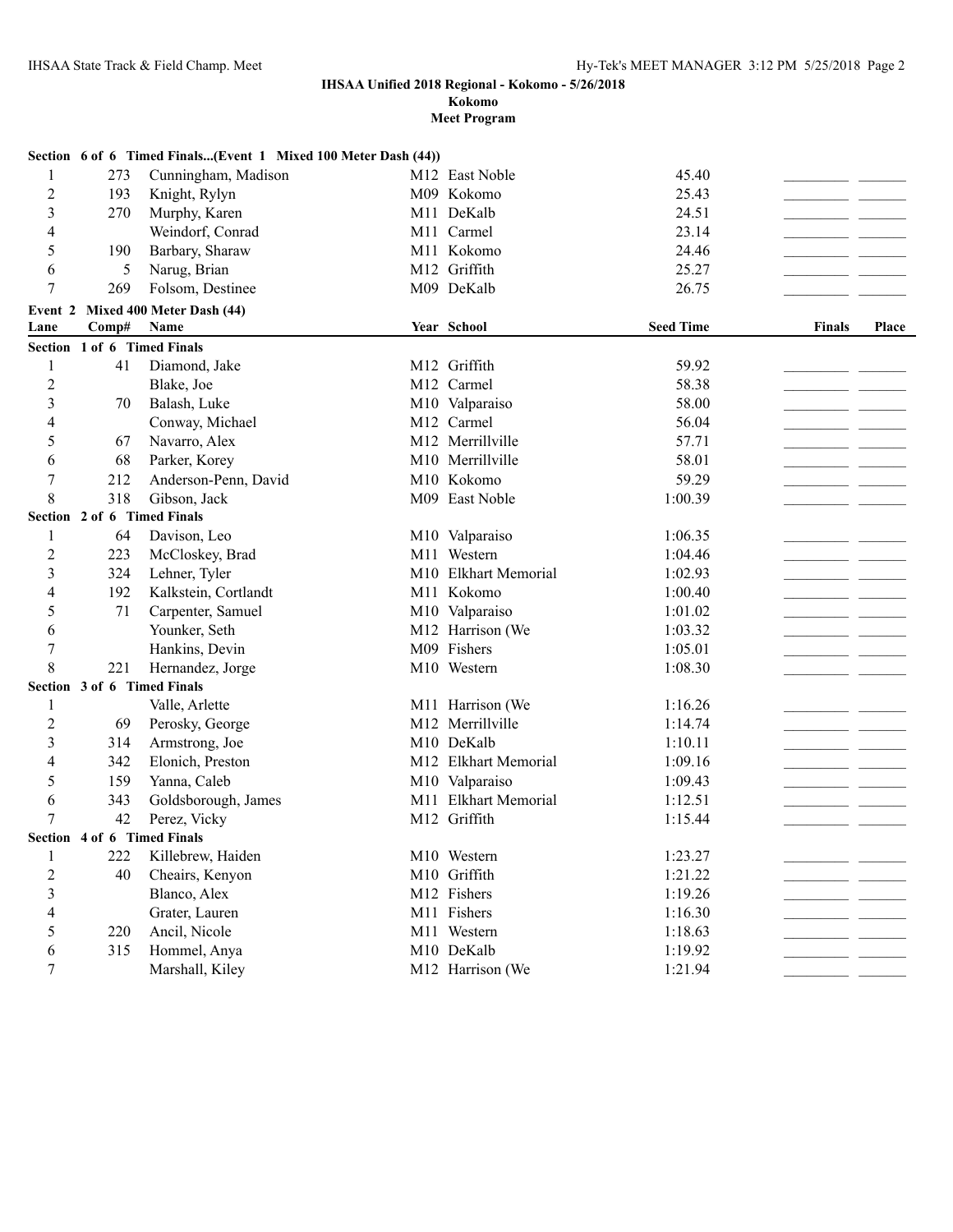**Kokomo**

|                | Section 5 of 6 Timed Finals(Event 2 Mixed 400 Meter Dash (44)) |                              |                                                                     |                                |               |              |  |  |
|----------------|----------------------------------------------------------------|------------------------------|---------------------------------------------------------------------|--------------------------------|---------------|--------------|--|--|
| 1              | Haymon, James<br>66                                            |                              | M09 Merrillville                                                    | 1:35.34                        |               |              |  |  |
| $\overline{c}$ | Brown, Devin<br>3                                              |                              | M11 Griffith                                                        | 1:32.48                        |               |              |  |  |
| 3              | Bridgeforth, Kellen                                            |                              | M10 Fishers                                                         | 1:25.40                        |               |              |  |  |
| 4              | 320<br>McNamara, Emma                                          |                              | M11 East Noble                                                      | 1:23.40                        |               |              |  |  |
| 5              | Purdy, Mathew<br>317                                           |                              | M09 DeKalb                                                          | 1:23.64                        |               |              |  |  |
| 6              | Malek, Naveed                                                  |                              | M12 Carmel                                                          | 1:29.62                        |               |              |  |  |
| $\overline{7}$ | 325<br>Williams, Julian                                        |                              | M11 Elkhart Memorial                                                | 1:34.90                        |               |              |  |  |
|                | Section 6 of 6 Timed Finals                                    |                              |                                                                     |                                |               |              |  |  |
| 1              | 319<br>Kreischer, Blake                                        |                              | M12 East Noble                                                      | 1:54.45                        |               |              |  |  |
| $\overline{c}$ | 213<br>Miller, Bryce                                           |                              | M10 Kokomo                                                          | 1:51.87                        |               |              |  |  |
| 3              | Marquardt, Christyan<br>316                                    |                              | M11 DeKalb                                                          | 1:39.88                        |               |              |  |  |
| 4              | Young, Hannah                                                  |                              | M11 Carmel                                                          | 1:37.24                        |               |              |  |  |
|                |                                                                |                              |                                                                     |                                |               |              |  |  |
| 5              | Stephens, Hayden<br>323                                        |                              | M09 East Noble                                                      | 1:38.26                        |               |              |  |  |
| 6              | Harris, Kohle                                                  |                              | M09 Harrison (We                                                    | 1:48.21                        |               |              |  |  |
| 7              | LaBar, Katherine                                               |                              | M11 Kokomo                                                          | 1:53.10                        |               |              |  |  |
| Event 3        | Mixed 4x100 Meter Relay (20)                                   |                              |                                                                     |                                |               |              |  |  |
| Lane           | Comp#<br><b>Team</b>                                           |                              | Relay                                                               | <b>Seed Time</b>               | <b>Finals</b> | <b>Place</b> |  |  |
|                | Section 1 of 4 Timed Finals                                    |                              |                                                                     |                                |               |              |  |  |
| $\overline{2}$ | Fishers                                                        |                              | B                                                                   | 1:06.70                        |               |              |  |  |
|                | 1) Dale, Lindsay 11                                            | 2) Godleski, Laura 12        | 3) Wills, Ariana 11                                                 | 4) McGuire, Mary 12            |               |              |  |  |
|                | 5) Green, Alyssa 11                                            | 6) Maahs, Libby 10           | 7) Bond, Brynn 09                                                   |                                |               |              |  |  |
| 3              | Harrison (West Lafayette)                                      |                              | B                                                                   | 1:06.58                        |               |              |  |  |
|                | 1) Gary, Logan 12                                              | 2) Geswein, Olivia 12        | 3) Valle, Arlette 11                                                | 4) May, Breanna 11             |               |              |  |  |
|                | 5) Allison, Joanna 09                                          | 6) Burniske, Isabella 09     | 7) Gary, Alex 11                                                    | 8) Reynolds, Gabby 11          |               |              |  |  |
| 4              | <b>Elkhart Memorial</b>                                        |                              | B                                                                   | 1:01.86                        |               |              |  |  |
|                | 1) #431 Fine, Trinity 09                                       | 2) #432 Kersten, Emily 09    | 3) #433 Ponce-Acevedo, Tatiana 10 4) #434 Ponce-Acevedo, Viviana 10 |                                |               |              |  |  |
|                | 5) #435 Miller, Kamryn 12                                      | 6) #436 Jackson, Jadyn 10    | 7) #437 Dale, Kambria 12                                            |                                |               |              |  |  |
| $\sqrt{5}$     | Carmel                                                         |                              | B                                                                   | 1:05.28                        |               |              |  |  |
|                | 1) Daggett, Megan 10                                           | 2) Katayayan, Anisha 12      | 3) Lam, Whitney 11                                                  | 4) Piha, Liz 09                |               |              |  |  |
|                | 5) Young, Hannah 11                                            | 6) Wilt, Mavkenzie 11        | 7) Johnson, Lauren 12                                               | 8) Dunn, Bridget 09            |               |              |  |  |
| 6              | Valparaiso                                                     |                              | B                                                                   | 1:05.94                        |               |              |  |  |
|                | 1) #121 Dillman, Kelly 10                                      | 2) #122 Milroy, Carli 11     | 3) #123 Pati, Isabel 10                                             | 4) #124 Riale, Alexis 11       |               |              |  |  |
|                | 5) #125 Riale, Natasha 10                                      | $6$ ) #126 Donnella, Gwen 10 | 7) #33 Taylor, Haley 11                                             | 8) #127 Anjorin, Mary 10       |               |              |  |  |
|                | Section 2 of 4 Timed Finals                                    |                              |                                                                     |                                |               |              |  |  |
| $\overline{2}$ | Western                                                        |                              | $\, {\bf B}$                                                        | 2:14.14                        |               |              |  |  |
|                | 1) #237 Ancil, Alicia 12                                       | 2) #238 Jeffery, Taylor 11   | 3) #239 Wenger, Ava 09                                              | 4) #240 Wilson, Cierra 10      |               |              |  |  |
| 3              | Kokomo                                                         |                              | B                                                                   | 1:19.50                        |               |              |  |  |
|                | 1) Cone, Ashley 12                                             | 2) #193 Knight, Rylyn 09     | 3) LaBar, Katherine 11                                              | 4) Qiu, Vicky 10               |               |              |  |  |
|                | 5) Wyrick, Rachel 11                                           |                              |                                                                     |                                |               |              |  |  |
| 4              | Merrillville                                                   |                              | $\, {\bf B}$                                                        | 1:07.51                        |               |              |  |  |
|                | 1) #78 Butts, Imani 11                                         | 2) #79 Haymon, JaQuisha 10   | 3) #80 Keys, Jermani 11                                             | 4) #81 Perosky, Caitlyn 10     |               |              |  |  |
|                | 5) #82 Lewis, Faith 09                                         | 6) #83 Norwood, Shaiana 10   |                                                                     |                                |               |              |  |  |
| 5              | DeKalb                                                         |                              | $\, {\bf B}$                                                        | 1:11.49                        |               |              |  |  |
|                | 1) #368 Justus, Cora 09                                        | 2) #272 Thorp, Chevi 09      | 3) #369 Walker, Olivia 12                                           | 4) #370 Walls, Lillian 09      |               |              |  |  |
| 6              | East Noble                                                     |                              | B                                                                   | 1:15.02                        |               |              |  |  |
|                | 1) #356 Biddle, Madison 10                                     | 2) #357 Christian, Kali 12   | 3) #358 Schultz, Sara 11                                            | 4) #359 Wicker, Anna 12        |               |              |  |  |
|                | 5) #360 Mason, Hanna 11                                        | 6) #361 Valenti, Gwen 12     | 7) #362 Jordan, Ali 12                                              | 8) #273 Cunningham, Madison 12 |               |              |  |  |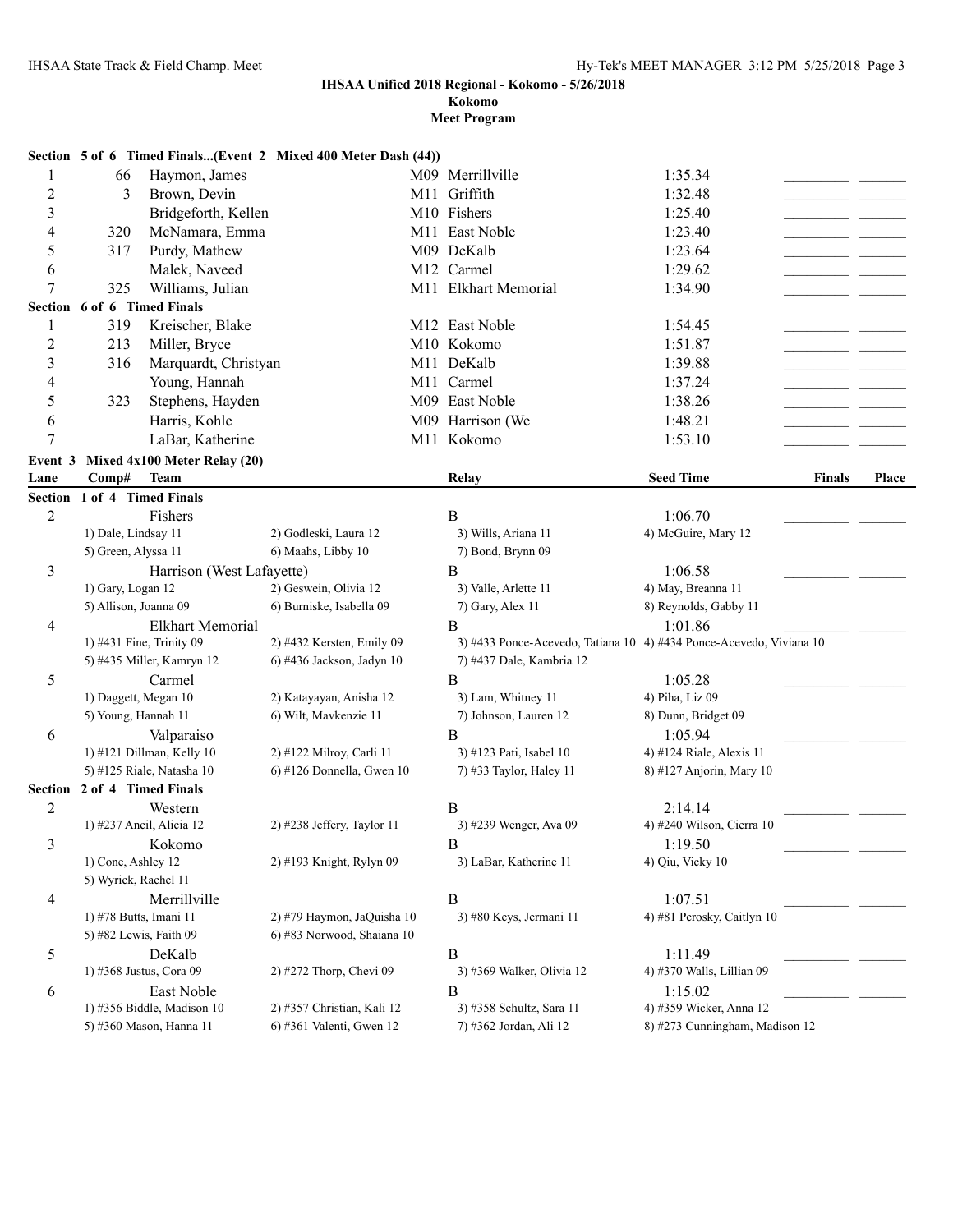## **Kokomo**

## **Meet Program**

### **Section 3 of 4 Timed Finals...(Event 3 Mixed 4x100 Meter Relay (20))**

| $\overline{c}$ | Merrillville                |                               | A                              | 50.70                             |       |
|----------------|-----------------------------|-------------------------------|--------------------------------|-----------------------------------|-------|
|                | 1) #25 Akins, Edwards 09    | 2) #26 Crowder, Johntrell 11  | 3) #109 Pope, Dontrell 12      | 4) #35 Setzer, Justin 12          |       |
|                | 5) #110 Woods, Ronald 12    | 6) #111 Cruz, Martin 11       |                                |                                   |       |
| 3              | Fishers                     |                               | A                              | 50.34                             |       |
|                | 1) Ibey, Josh 10            | 2) Jackson, Timothy 12        | 3) Rosario-crespo, Alex 11     | 4) Smith, Jack 11                 |       |
|                | 5) Barker, Evan 10          | 6) Dale, Leyton 10            | 7) Maldonado, Marcos 09        | 8) Valerio, Anthony 09            |       |
| 4              | Valparaiso                  |                               | A                              | 48.04                             |       |
|                | 1) #31 Curry, Eddie 12      | 2) #32 Leftridge, Jeremiah 10 | 3) #117 Leftridge, James 12    | 4) #118 Traino, Marco 11          |       |
|                | 5) #65 Imhoff, Conor 11     | 6) #70 Balash, Luke 10        | 7) #119 Davis, Timothy 12      | 8) #120 Schenck, Reece 12         |       |
| 5              | Western                     |                               | А                              | 49.31                             |       |
|                | 1) #235 Jeffery, Chris 12   | 2) #205 Lechner, Luke 11      | 3) #207 Scott, Antawaun 11     | 4) #236 Turner, Hayden 11         |       |
| 6              | Harrison (West Lafayette)   |                               | A                              | 49.60                             |       |
|                | 1) Artega, Emmanuel 11      | 2) Ekeland, Kiefer 12         | 3) Roop, John 12               | 4) Valle, Rey 12                  |       |
|                | 5) Artega, Edgar 12         | 6) Hanko, Carson 10           | 7) Illingworth, Brayden 12     | 8) Jacobson, Max 09               |       |
| Section        | 4 of 4 Timed Finals         |                               |                                |                                   |       |
| $\overline{c}$ | Griffith                    |                               | A                              | 1:01.10                           |       |
|                | 1) #89 Bobos, Cameron 12    | 2) #40 Cheairs, Kenyon 10     | 3) #41 Diamond, Jake 12        | 4) #90 Negron-Hilliard, Jalen 10  |       |
| 3              | Carmel                      |                               | A                              | 58.85                             |       |
|                | 1) Conway, Michael 12       | 2) Herod, Michael 10          | 3) Wede, Joe 12                | 4) Malek, Naveed 12               |       |
|                | 5) Frey, Jack 12            | 6) Butterworth, Kyle 12       | 7) Holden, Tim 12              | 8) Joest, John 12                 |       |
| 4              | <b>Elkhart Memorial</b>     |                               | A                              | 55.25                             |       |
|                | 1) #324 Lehner, Tyler 10    | 2) #409 Mullins, Logan 11     | 3) #343 Goldsborough, James 11 | 4) #325 Williams, Julian 11       |       |
|                | 5) #284 Rehmels, John 11    | 6) #296 Gates, Jaylin 12      |                                |                                   |       |
| 5              | DeKalb                      |                               | A                              | 57.57                             |       |
|                | 1) #314 Armstrong, Joe 10   | 2) #399 Bourgeois, Ryan 09    | 3) #400 Maloney, Brennen 10    | 4) #401 Morgan, Zachary 09        |       |
| 6              | East Noble                  |                               | A                              | 58.66                             |       |
|                | 1) #402 Arend, Chaney 11    | 2) #403 Brown, Justin 09      | 3) #404 Lepper, Kyle 10        | 4) #405 Swaggart, Blake 11        |       |
|                | 5) #406 Berendt, Timothy 12 | 6) #407 Ross, Spencer 11      | 7) #319 Kreischer, Blake 12    | 8) #408 Campbell, Kody 11         |       |
| Event 4        | <b>Mixed Long Jump (43)</b> |                               |                                |                                   |       |
| Pos            | Comp#<br>Name               |                               | Year School                    | <b>Seed Mark</b><br><b>Finals</b> | Place |
|                | Flight 1 of 6 Finals        |                               |                                |                                   |       |
| 1              | 162<br>Williams, Malachi    |                               | M10 Merrillville               | 20-11.00                          |       |
| $\sqrt{2}$     | 227<br>Jones, Antonio       |                               | M12 Kokomo                     | 19-10.75                          |       |
| 3              | Leftridge, James<br>117     |                               | M12 Valparaiso                 | 19-05.50                          |       |
| 4              | Blake, Joe                  |                               | M12 Carmel                     | 19-02.75                          |       |
| 5              | Jackson, Timothy            |                               | M12 Fishers                    | 19-00.00                          |       |
| 6              | Mullins, Logan<br>409       |                               | M11 Elkhart Memorial           | 18-11.00                          |       |
| 7              | 235<br>Jeffery, Chris       |                               | M12 Western                    | 18-08.00                          |       |
| 8              | 160<br>Croy, Michael        |                               | M11 Merrillville               | 17-01.00                          |       |
|                | Flight 2 of 6 Finals        |                               |                                |                                   |       |
| $\mathbf{I}$   | 89<br>Bobos, Cameron        |                               | M12 Griffith                   | 16-08.00                          |       |
| $\overline{c}$ | Zimpfer, Daniel             |                               | M12 Harrison (We               | 16-06.00                          |       |
| 3              | Mota, Roberto<br>452        |                               | M12 Elkhart Memorial           | 16-03.00                          |       |
| 4              | Beard, Kohl<br>244          |                               | M10 Kokomo                     | 16-02.50                          |       |
| 5              | McCartney, Trey             |                               | M12 Harrison (We               | 15-00.00                          |       |
| 6              | Schowe, Ian<br>450          |                               | M10 East Noble                 | 13-09.50                          |       |
| 7              | Morgan, Zachary<br>401      |                               | M09 DeKalb                     | 13-06.50                          |       |
|                |                             |                               |                                |                                   |       |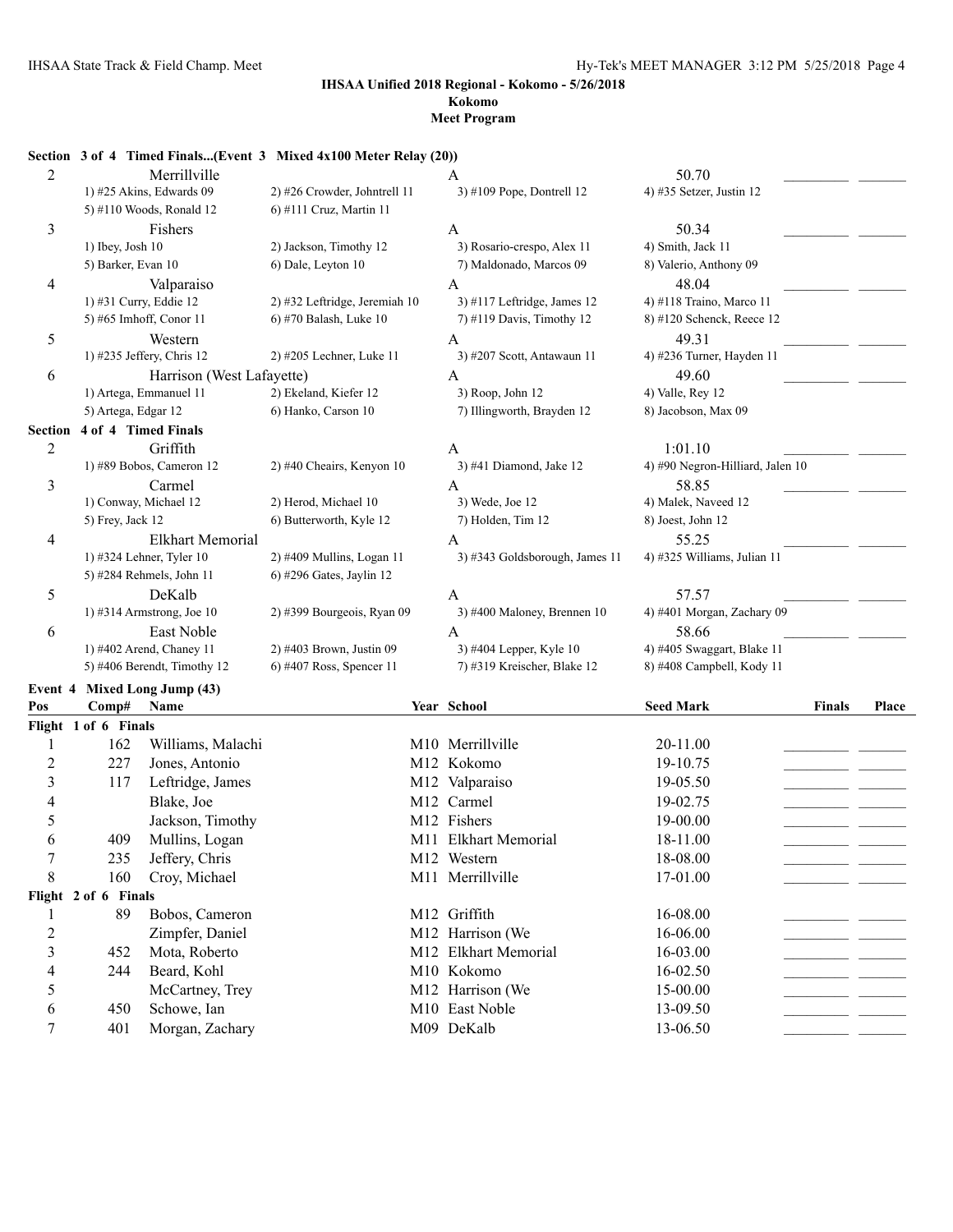## **Kokomo**

|                         |                             | Flight 3 of 6 Finals(Event 4 Mixed Long Jump (43)) |                            |                  |                          |                |
|-------------------------|-----------------------------|----------------------------------------------------|----------------------------|------------------|--------------------------|----------------|
| 1                       |                             | Bednar, Nicole                                     | M12 Valparaiso             | 13-06.00         |                          |                |
| $\overline{2}$          |                             | Bartling, Tyler                                    | M11 Carmel                 | 13-02.00         |                          |                |
| $\overline{\mathbf{3}}$ | 434                         | Ponce-Acevedo, Viviana                             | M10 Elkhart Memorial       | $12 - 10.50$     |                          |                |
| 4                       |                             | Green, Alyssa                                      | M11 Fishers                | 12-10.00         | <b>Contract</b>          |                |
| 5                       | 220                         | Ancil, Nicole                                      | M11 Western                | 12-05.50         |                          | <b>College</b> |
| 6                       | 90                          | Negron-Hilliard, Jalen                             | M10 Griffith               | 12-04.00         |                          |                |
| $\tau$                  | 226                         | Diceston, Aaron                                    | M12 Kokomo                 | 12-00.50         |                          |                |
|                         | Flight 4 of 6 Finals        |                                                    |                            |                  |                          |                |
| 1                       | 159                         | Yanna, Caleb                                       | M10 Valparaiso             | $11 - 10.00$     |                          |                |
| $\overline{2}$          | 446                         | Henschen, Alex                                     | M09 East Noble             | 11-09.50         |                          |                |
| 3                       | 370                         | Walls, Lillian                                     | M09 DeKalb                 | 11-03.50         |                          |                |
| 4                       | 223                         | McCloskey, Brad                                    | M11 Western                | 11-03.00         | $\overline{\phantom{a}}$ |                |
| 5                       | 124                         | Riale, Alexis                                      | M11 Valparaiso             | $11 - 03.00$     |                          | $\sim$         |
| 6                       | 6                           | Reid, Laura                                        | M12 Griffith               | 11-01.50         |                          |                |
| $\overline{7}$          |                             | Nagel, Jordan                                      | M12 Harrison (We           | 9-09.00          |                          |                |
|                         | Flight 5 of 6 Finals        |                                                    |                            |                  |                          |                |
| 1                       | 315                         | Hommel, Anya                                       | M10 DeKalb                 | $9 - 06.00$      |                          |                |
| $\overline{2}$          | 238                         | Jeffery, Taylor                                    | M11 Western                | 9-05.00          |                          |                |
| 3                       | 408                         | Campbell, Kody                                     | M <sub>11</sub> East Noble | 8-11.00          |                          |                |
| 4                       |                             | Dale, Lindsay                                      | M11 Fishers                | 8-10.00          |                          |                |
| 5                       |                             | Lam, Whitney                                       | M11 Carmel                 | 8-09.75          |                          |                |
| 6                       | 161                         | Shirley, Savannah                                  | M12 Merrillville           | 8-03.00          |                          |                |
| $\overline{7}$          | 69                          | Perosky, George                                    | M12 Merrillville           | 8-00.00          |                          |                |
|                         | Flight 6 of 6 Finals        |                                                    |                            |                  |                          |                |
| 1                       |                             | Schooley, Colin                                    | M10 Fishers                | 8-00.00          |                          |                |
| $\overline{c}$          | 147                         | Cheairs, Darius                                    | M11 Griffith               | $7 - 10.00$      |                          |                |
| 3                       | 283                         | Patrick, Sirlexiah                                 | M09 Elkhart Memorial       | 7-01.00          |                          |                |
| 4                       |                             | Wilt, Mavkenzie                                    | M11 Carmel                 | $6 - 00.50$      |                          |                |
| 5                       |                             | Hanko, Carson                                      | M10 Harrison (We           | $5 - 10.00$      |                          |                |
| 6                       | 271                         | Shipley, Felicity                                  | M12 DeKalb                 | 5-03.00          |                          |                |
| $\overline{7}$          | 447                         | Mohamedali, Alexa                                  | M12 East Noble             | $3 - 05.50$      |                          |                |
|                         | Event 5 Mixed Shot Put (44) |                                                    |                            |                  |                          |                |
| Pos                     | Comp#                       | <b>Name</b>                                        | Year School                | <b>Seed Mark</b> | <b>Finals</b>            | Place          |
|                         | Flight 1 of 6 Finals        |                                                    |                            |                  |                          |                |
| $\mathbf{1}$            |                             | Frey, Jack                                         | M12 Carmel                 | 47-09.75         |                          |                |
| $\overline{2}$          | 120                         | Schenck, Reece                                     | M12 Valparaiso             | 44-04.00         | $ -$                     |                |
| 3                       |                             | Holden, Tim                                        | M12 Carmel                 | 42-04.00         |                          |                |
| 4                       |                             | Gates, Alex                                        | M12 Valparaiso             | 42-03.00         |                          |                |
| 5                       | 342                         | Elonich, Preston                                   | M12 Elkhart Memorial       | 42-03.00         |                          |                |
| 6                       |                             | Zeltwanger, Andrew                                 | M12 Harrison (We           | 41-04.25         |                          |                |
| 7                       |                             | Illingworth, Brayden                               | M12 Harrison (We           | 38-07.00         |                          | $\sim$         |
| 8                       | 257                         | Van Horn, Mitchell                                 | M09 Kokomo                 | 37-07.00         |                          |                |